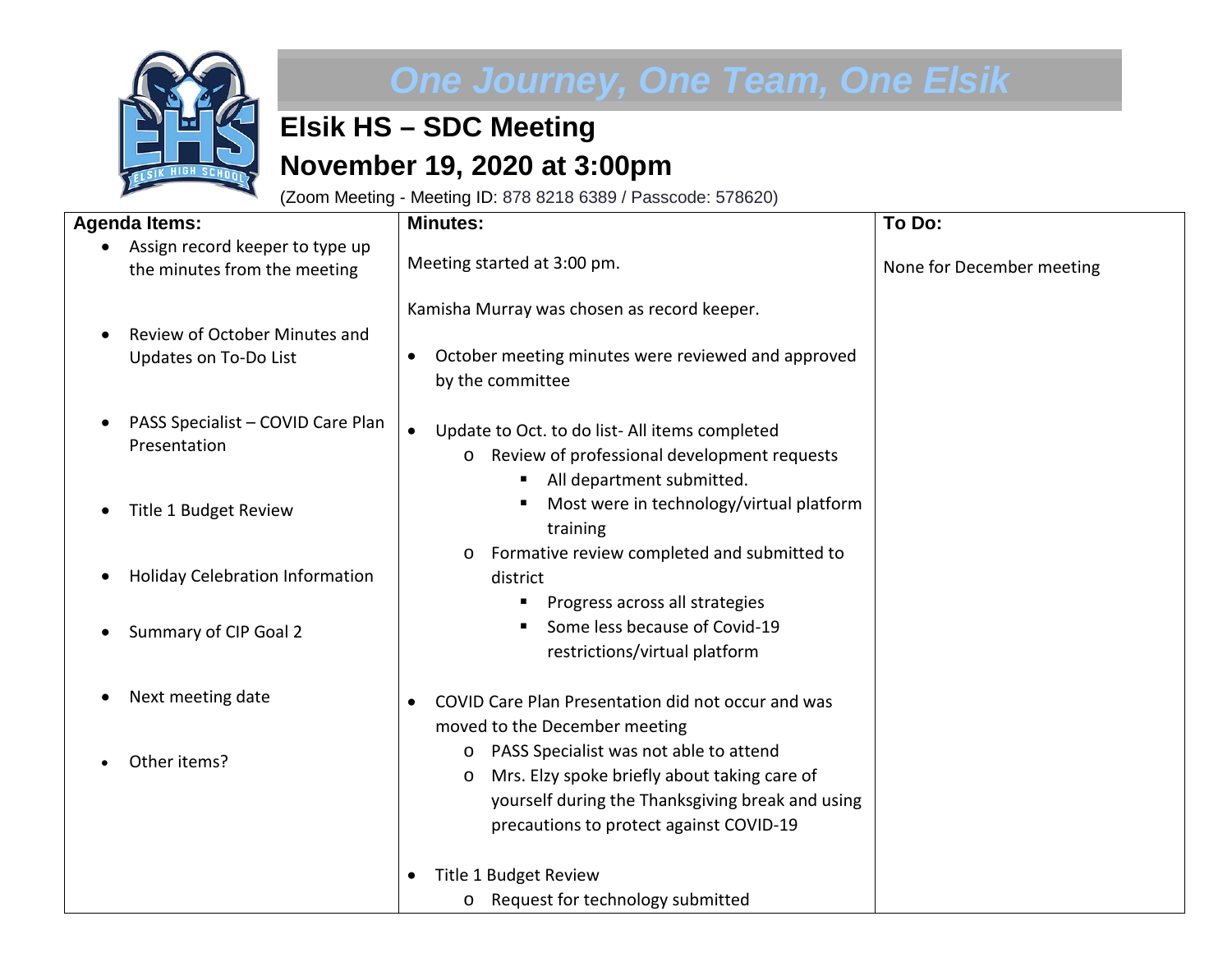| п                                                          |
|------------------------------------------------------------|
| Awaiting more devices that are on                          |
| backorder                                                  |
| Each Dept. Chair asked to submit a wish list<br>$\circ$    |
| Allocated funds must align to CIP<br>$\blacksquare$        |
| Dept. chairs will receive further                          |
| information after break                                    |
| <b>Holiday Celebration</b>                                 |
| o Tree decorations- over 10                                |
| department/organization participation, Mr.                 |
| Tones requested more organization to                       |
| participate                                                |
| Spirit week and Secret Santa information<br>$\circ$        |
| forthcoming from Mr. Tones and Ms. Glynn                   |
|                                                            |
| Review of CIP Goal 2 - Alief ISD will improve student      |
| participation in CCMR                                      |
| o Use of College Board resources to increase PSAT,         |
| SAT, AP, and TSI scores.                                   |
| Use of Naviance to help students plan their CTE<br>$\circ$ |
| courses and post-secondary pathways                        |
| All grads levels use Naviance to explore<br>ш              |
| careers and colleges, apply for colleges                   |
| and financial aid, request letters of                      |
| recommendations and build a resume                         |
| This information is used to help students<br>п.            |
| with their graduation plans                                |
| All classes incorporate PBL and PBL showcase in<br>$\circ$ |
| the spring circumstances permitting                        |
| Overall summary: Goal 2 aims to prepare<br>$\circ$         |
| students to meet their College, Career and                 |
| Military Readiness (CCMR) requirement by giving            |
| them the tools to explore their interests and              |
| options and using those results to guide them to           |
| graduation and beyond.                                     |